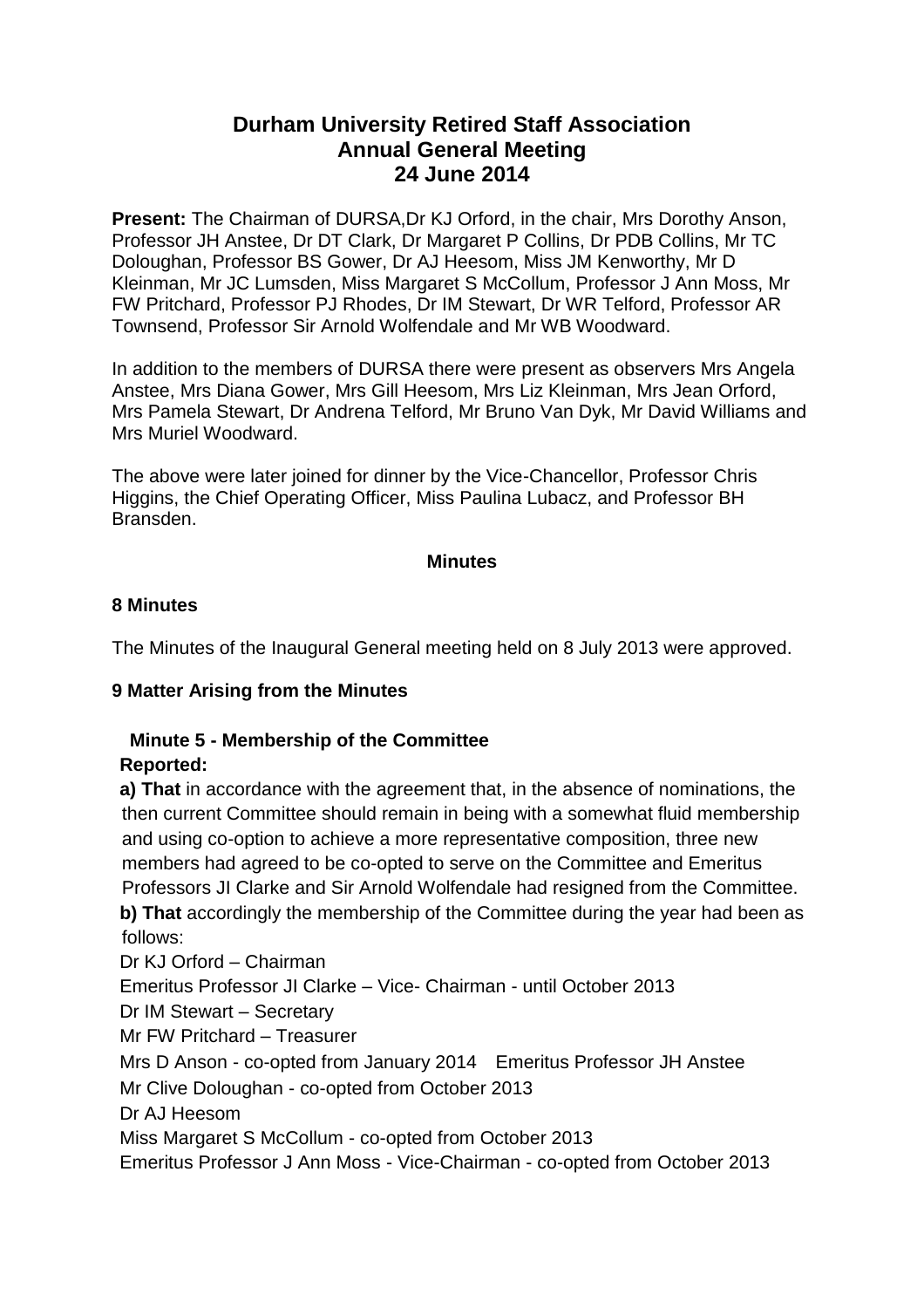Emeritus Professor Sir Arnold Wolfendale - until February 2014

# **10 Annual Report**

## **Acknowledgements**

The Chairman expressed members' gratitude to the Vice-Chancellor for his initiative and Impetus in establishing DURSA and to the Chief Operating Officer for her invaluable help in finalising the arrangements for the Association. He thanked the members of the Alumni Relations Office (DARO)**,** Bruno van Dyk, David Williams and Tim Guinan for all their help. Mr Guinan had dealt patiently with the numerous booking and registration problems but was now moving to a different post in the University. The Chairman also expressed his appreciation of the help received from all the colleges and departments which had been involved in the Association's 2013-14 programme and thanked the Secretary and Treasurer for their efforts.

## **The Committee**

The Committee had met regularly during the year and had welcomed the steady and continuing implementation of registration arrangements and the privileges for members. Efforts had been made to simplify processes, to rationalise references to DURSA in University documents and to improve the website. Further simplification was a goal. The Committee was very grateful for the co-operation and help of the DARO staff. An agreement on sharing data had been signed with the University. Consideration was being given to the best ways for DURSA to support the University in its work.

#### **Membership**

When the AGM agenda had been sent out in May there had been 151 registered members of DURSA. That was fewer than had been hoped. With the help of USS recent steps had been taken to contact those retired staff who might not have been aware of DURSA or who, as a result of still working part-time, might have considered that they were not qualified to join. The outcome had been a very substantial increase in registered members. The total of members had reached to 243 that morning. The eligibility criterion was retiring from Durham to draw a University of Durham or USS pension irrespective of continuing to work part-time. The University had agreed to a category of associate membership carrying purely social benefits for the spouses or partners of deceased members or of eligible staff who died before DURSA was established. This could be extended to a few staff who, after a long connection with the University, had left before retirement but had later returned to the area.

Special arrangements had been made for a few members without email access.

#### **Events during the Yea**r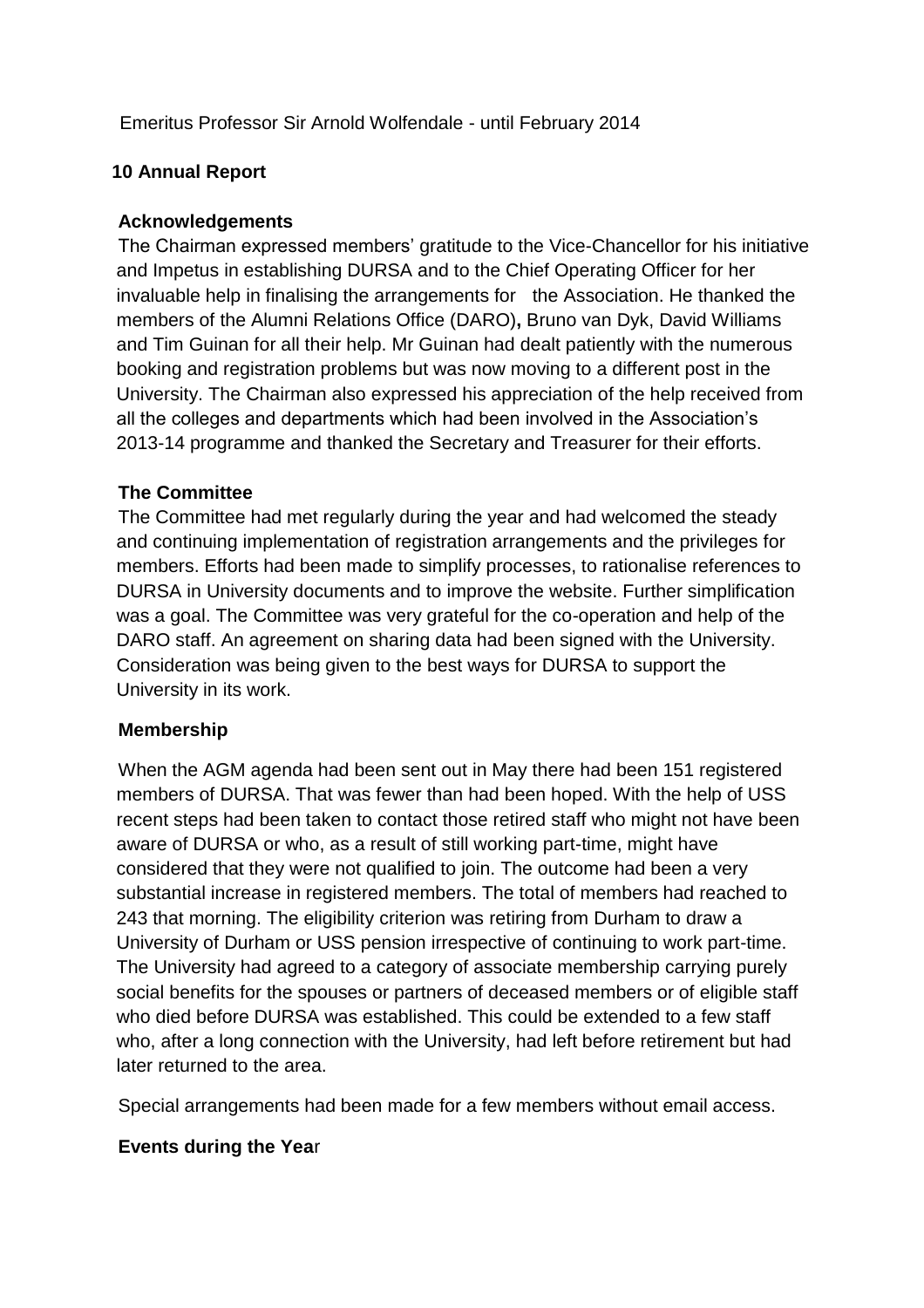Following on from the Art Tours of the Palatine Building in the summer of 2013, a number of DURSA events had been arranged:

A visit to and tour of Josephine Butler College on 14 November 2013 attended by 11 members and friends.

A pre-Christmas Get-Together in the Lindisfarne Centre, St Aidan's College, on 12 December 2013 attended by 23 members and friends.

A visit to the Physics Department on Wednesday 12 February 2014 attended by 23 members and friends.

A visit on Wednesday 4 March 2014, guided by Henry Dyson, to view the Art at the Business School attended by 21 members and friends, eighteen of whom stayed to lunch at the School.

A visit on Friday 6 June to County Hall to hear a talk on the County Plan and enjoy a buffet lunch there attended by 13 members and friends.

The Annual General Meeting and Dinner on Tuesday 24 June 2014 in the Business School.

Events were now being costed to cover the cost of payment by credit card and to leave a small margin to build up a balance to act as a cushion and as the nucleus of a good causes fund.

# **Future Events**

The following further events had now been arranged or were in the process of being finalised: Thursday 4 September 2014 - Visit to the Bowes Museum including a tour of the Library not normally open to the public.

(In view of the low response so far it was agreed at the meeting to defer the visit to the Bowes Museum until after Easter 2015)

Wednesday 29 October 2014 - Visit to Queen's Campus - mid-morning to mid-afternoon

Tuesday 16 December 2014 - Pre Christmas get-together with drinks and nibbles early evening in the Lindisfarne Centre, St Aidan's

Wednesday 18 February 2015 - afternoon visit to Archaeology

Wednesday 18 March 2015 - Visit to Police HQ, Aykley Heads

Wednesdays 15 or 22 April - Visit to Harrison & Harrison Organ Factory (dates not yet finalised)

(following the decision above, late April or May 2015 - Visit to Bowes Museum) Friday 15 May - Visit to Netpark

Tuesday 16 June 2015 - AGM and Dinner

(For discussion on future events see Minute 13 below)

# **11 Accounts**

Reported: that the Association's accounts for 2013-14 as at 30 April 2014 were as follows:

# **Income Exercise Exercise Exercise Services**

Sales i.e. payments for meals 1519.25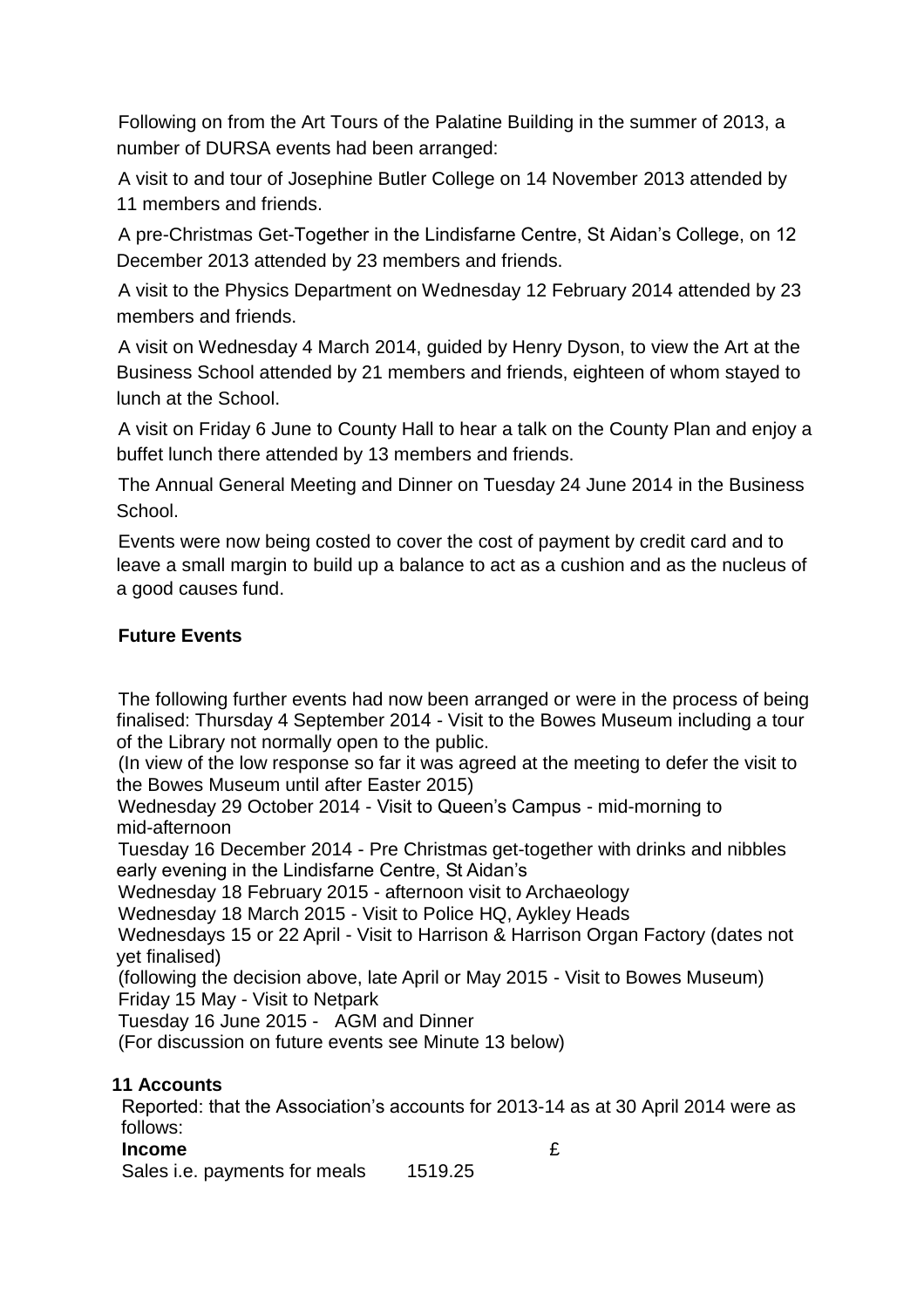| <b>Year-end Balance</b> | 152.31  |
|-------------------------|---------|
|                         |         |
|                         | 1546.94 |
| <b>VAT</b>              | 95.92   |
| Events                  | 1451.02 |
| <b>Expenditure</b>      |         |
|                         | 1699.25 |
| <b>DARO</b> Supplement  | 180.00  |

# **12 Membership of the Committee**

a) Noted: That having been either elected in 2010 to bring DURSA into being or subsequently co-opted, the members of the current Committee had been anxious to regularise their position by standing for election and at the same time to bring Committee membership into conformity with the Constitution. In future it was intended that a third of the members would retire each year. The first such retirements would be determined by the drawing of lots.

b) Reported: That nominations had accordingly been invited for the offices of Chairman, Vice-Chairman, Secretary and Treasurer and for not more than three/five other members to take over from the current committee on 25 June 2014.

c) Reported: That the following nominations had been received:

For: Chairman - Dr KJ Orford Vice-Chairman - Professor J Ann Moss Secretary - Dr IM Stewart Treasurer - Mr FJ Pritchard

As Committee members: Mrs Dorothy Anson Profesor JH Anstee Mr Clive Doloughan Dr AJ Heesom Miss Margaret McCollum

d) In the absence of other nominations the above were declared elected for one, two or three year periods of service, the actual periods for each member to be determined as above..

#### 13 **Future Activities.**

a) During discussion the following suggestions were made for the Committee to take into account in planning future events:

An annual lecture although members tended to favour taking advantage of lectures in the programmes arranged by University Departments and Centres preferably by their being able to access the details easily from the DURSA website.

A biennial reunion to include members living away from Durham.